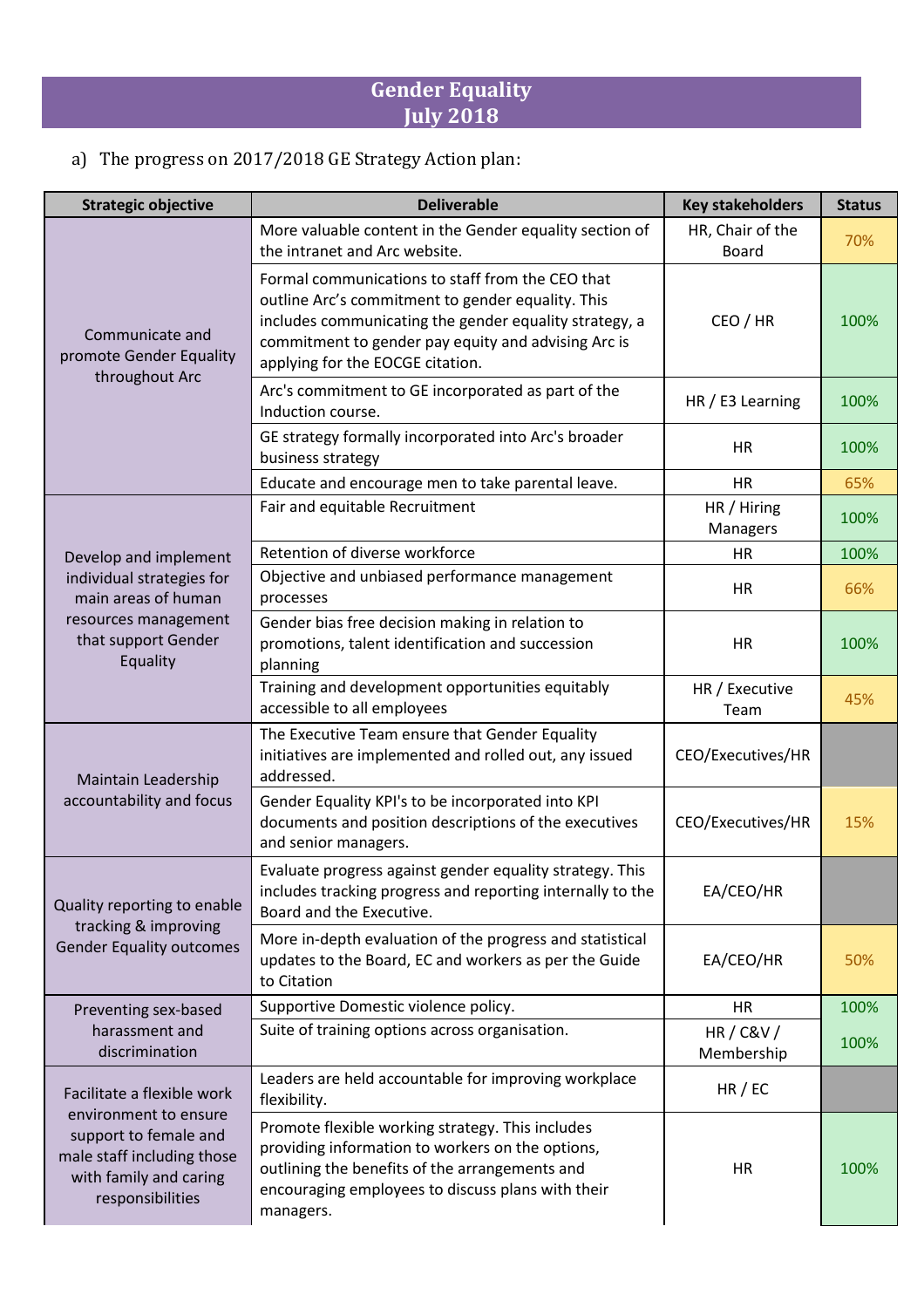| Ensure equal<br>representation of women<br>and men in leadership<br>positions and maintain a<br>balanced workforce<br>composition | Maintain a good representation of women in<br>management/supervisory positions             | CEO/HR/<br>Executives   |        |
|-----------------------------------------------------------------------------------------------------------------------------------|--------------------------------------------------------------------------------------------|-------------------------|--------|
| Identify, analyse and<br>address any remuneration<br>gender gap                                                                   | Remuneration gap analysis                                                                  | HR                      | 100%   |
| Maintain a regular<br>employee consultation in<br>regards to Gender Equality                                                      | Conduct the GE staff survey to obtain employees<br>consultation on Gender Equality issues. | <b>HR</b>               | 100%   |
|                                                                                                                                   | Maintain the status of Employer of Choice                                                  | HR                      | 100%   |
| Other initiatives to<br>maintain a reputation of a<br>leader organisation in<br><b>Gender Equality within</b><br>student sector   | New Arc Enterprise Agreement free from bias and<br>diversity oriented.                     | HR                      | 15%    |
|                                                                                                                                   | Arc's CEO as Pay Equity Ambassador                                                         | CEO / HR                | 100%   |
|                                                                                                                                   | Diversity and Inclusion (incl GE) included in the EVP                                      | HR / Hiring<br>managers | 50%    |
|                                                                                                                                   |                                                                                            |                         | 79.81% |

- b) Arc has lodged the WGEA mandatory report and has been reviewed as compliant with the Act.
- c) Gender composition by employment type

| <b>Employment type</b> | Female | <b>Male</b> | Grand<br><b>Total</b> | $\frac{0}{0}$ |
|------------------------|--------|-------------|-----------------------|---------------|
| <b>Full Time</b>       | 22     | 25          | 47                    | 47%           |
| Part Time              |        | 3           |                       | 57%           |
| Casual                 | 101    | 75          | 176                   | 57%           |
| <b>Grand Total</b>     | 127    | 103         | 230                   | 55%           |

d) Representation of women in management

|           | M | <b>Target</b> (at<br>least $40\%$ |
|-----------|---|-----------------------------------|
| Executive |   | 67%                               |
| Managers  |   | 53%                               |

## e) Utilisation of flexible working

|               | <b>Manager</b> | <b>Non-Manager</b> |
|---------------|----------------|--------------------|
| <b>Female</b> | 100%           | 100%               |
| <b>Male</b>   | 100%           | 100%               |

f) Promotions Q2

|               | <b>Manager</b> | <b>Non-Manager</b> |
|---------------|----------------|--------------------|
| <b>Female</b> |                |                    |
| <b>Male</b>   |                |                    |